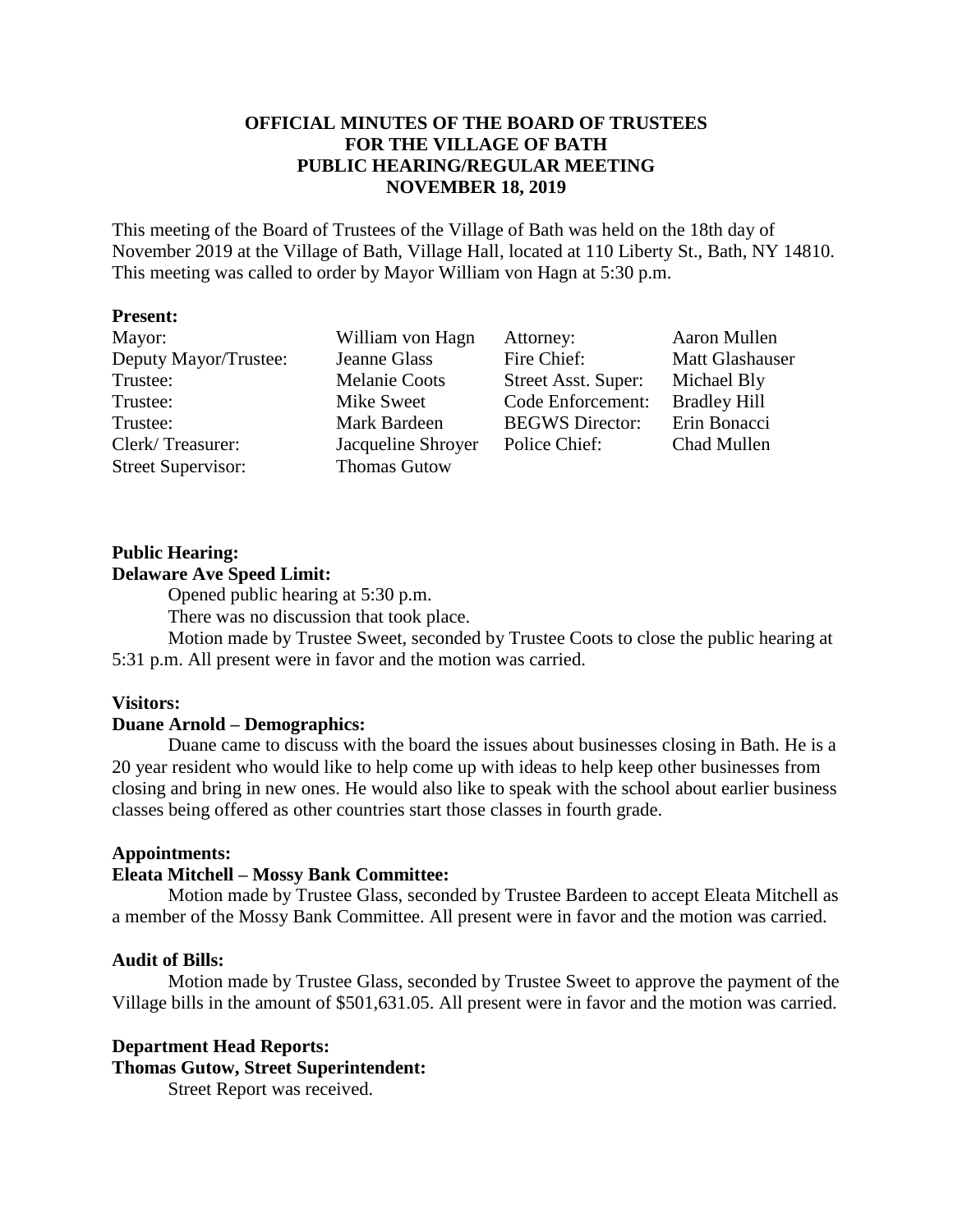## **Chad Mullen, Police Chief:**

Police Report was received.

# **Bradley Hill, Code Enforcement:**

Code Enforcement Report was received.

## **Matthew Glashauser, Fire Chief:**

Fire Department Report was received.

## **Special Meeting to be held Wednesday December 4, 2019 at 5:30 p.m. to review bids on old ladder truck sale and anything else that comes before the board.**

**Erin Bonacci, BEGWS Director:** BEGWS Minutes were received.

## **Jacqueline Shroyer, Clerk/Treasurer Report:**

Clerk/Treasurer Report was received.

## **New Business: Local Law – Delaware Ave Speed Limit:**

## RESOLUTION VILLAGE OF BATH BOARD OF TRUSTEES BATH, NEW YORK

|                | DATE APPROVED: Monday, November 18, 2019 |     |              |                 | INTRO. DATE: Monday, November 18, 2019 |
|----------------|------------------------------------------|-----|--------------|-----------------|----------------------------------------|
| INTRODUCED BY: | Trustee Sweet                            |     | SECONDED BY: | Trustee Bardeen |                                        |
| VOTE:          | Mayor vonHagn                            | Aye | Nay          | Abstain         | Absent                                 |
|                | Trustee Glass                            | Aye | Nay          | Abstain         | Absent                                 |
|                | Trustee Bardeen                          | Aye | Nay          | Abstain         | Absent                                 |
|                | <b>Trustee Coots</b>                     | Aye | Nay          | Abstain         | Absent                                 |
|                | <b>Trustee Sweet</b>                     | Ave | Nav          | Abstain         | Absent                                 |

## **Title: Final Adoption of Local Law Tentatively No. 4 of 2019, Reducing the Speed Limit on Delaware Avenue to 25 Miles Per Hour:**

**WHEREAS**, residents of the Village of Bath have expressed concerns about the speed of vehicles driving on Delaware Avenue; and

**WHEREAS**, there has been presented to the Bath Village Board of Trustees a proposal to reduce the speed limit on Delaware Avenue to 25 miles per hour; and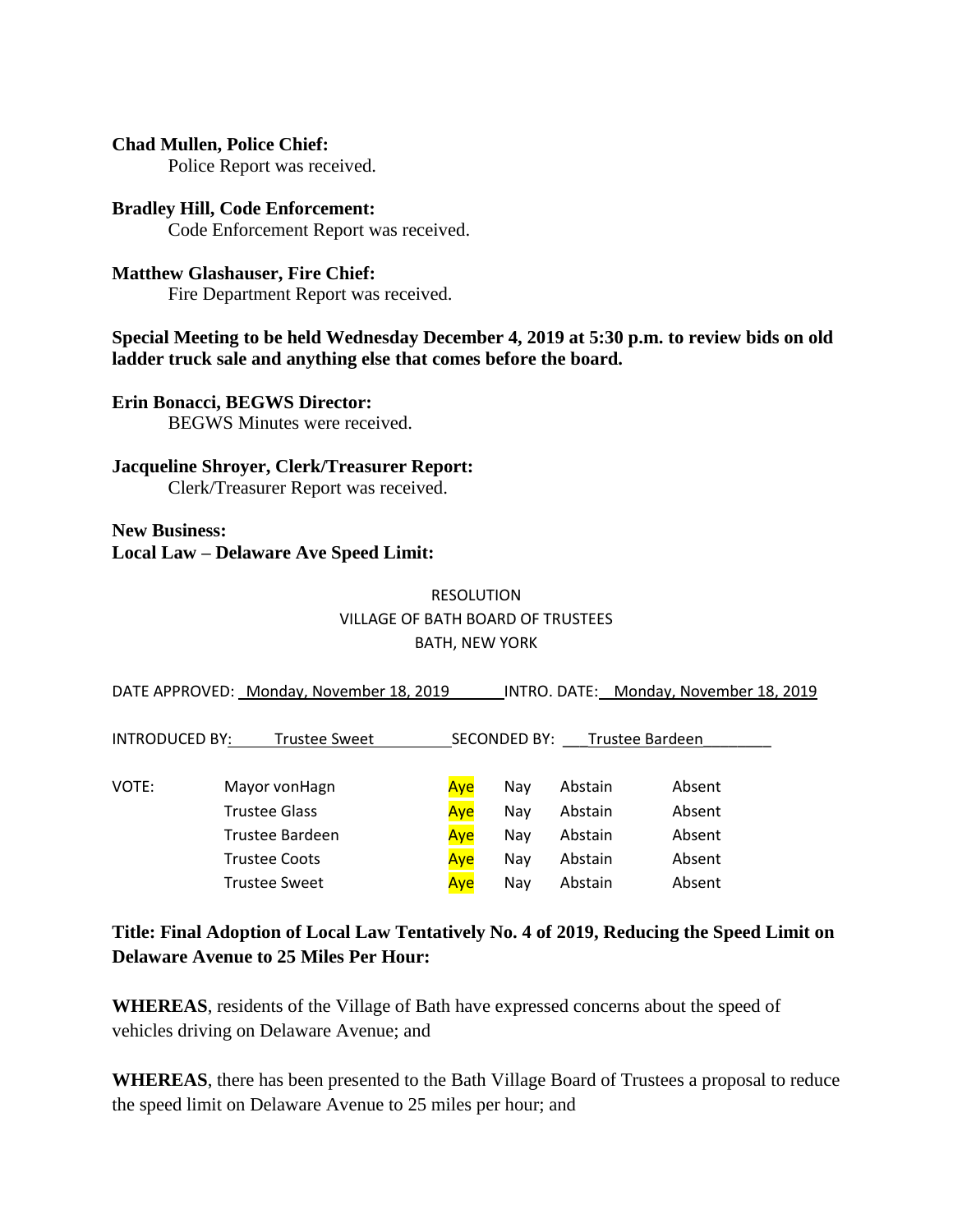**WHEREAS**, the Board has the authority pursuant to NY VTL § 1682 to set speed limits on traffic traveling over Village Streets; and

**WHEREAS**, the Board did resolve on October 21, 2019 to set a public hearing for November 18, 2019 at 5:30, and did conduct the public hearing, and all persons appearing were given the opportunity to be heard; and

**WHEREAS**, the Board, in consultation with the Village Street Superintendent and the Chief of Police, has found that it would increase the safety of motorists in the Village of Bath if the said speed limit was reduced to 25 mph;

## **NOW THEREFORE, BE IT**

**RESOLVED** that the Village of Bath Local Law Tentatively No. 4 for the year 2019, Reducing the Speed Limit on Delaware Avenue to 25 Miles Per Hour, is hereby adopted.

## **Resolution for County to Collect Unpaid Taxes:**

Motion made by Trustee Sweet, seconded by Trustee Coots resolving that the Village Board of Trustees authorizes the County of Steuben to collect unpaid 2019/2020 taxes in the amount of \$136,835.15. All present were in favor and the motion was carried.

## **Resolution for Village Election for March 18:**

Motion made by Trustee Bardeen, seconded by Trustee Glass resolving that the annual village election will be held on Wednesday, March 18, 2020 from 12:00 noon until 9:00 p.m to fill the vacancy of the village mayor for the term of April 6, 2020 through April 4, 2022, village trustee (2) positions for the term of April 6, 2020 through April 1, 2024 and village justice for the term of April 6, 2020 through April 1, 2024. All present were in favor and the motion was carried.

#### **Election Resolution – Polling Place:**

WHEREAS, the election law for the state of New York, article 15-104, Sub. 3, provides for the conduct of village election, it is herefore in compliance therewith, at a regular meeting of the Board of Trustees of the Village of Bath held on the 18th day of November 2019, moved by Trustee Bardeen, seconded by Trustee Sweet, all Trustees and Mayor voting in favor, resolved that the annual Village election will be held on the 18th day of March, 2020 with the following particulars:

The Village of Bath, New York, constitutes one election district, and the polling place of such district is the Municipal Building, Liberty Street, Bath, New York. The hours during which the polls shall be open for voting shall be 12:00 noon until 9:00 p.m.

Notice is hereby given that the vacancies and their terms of office are as follows: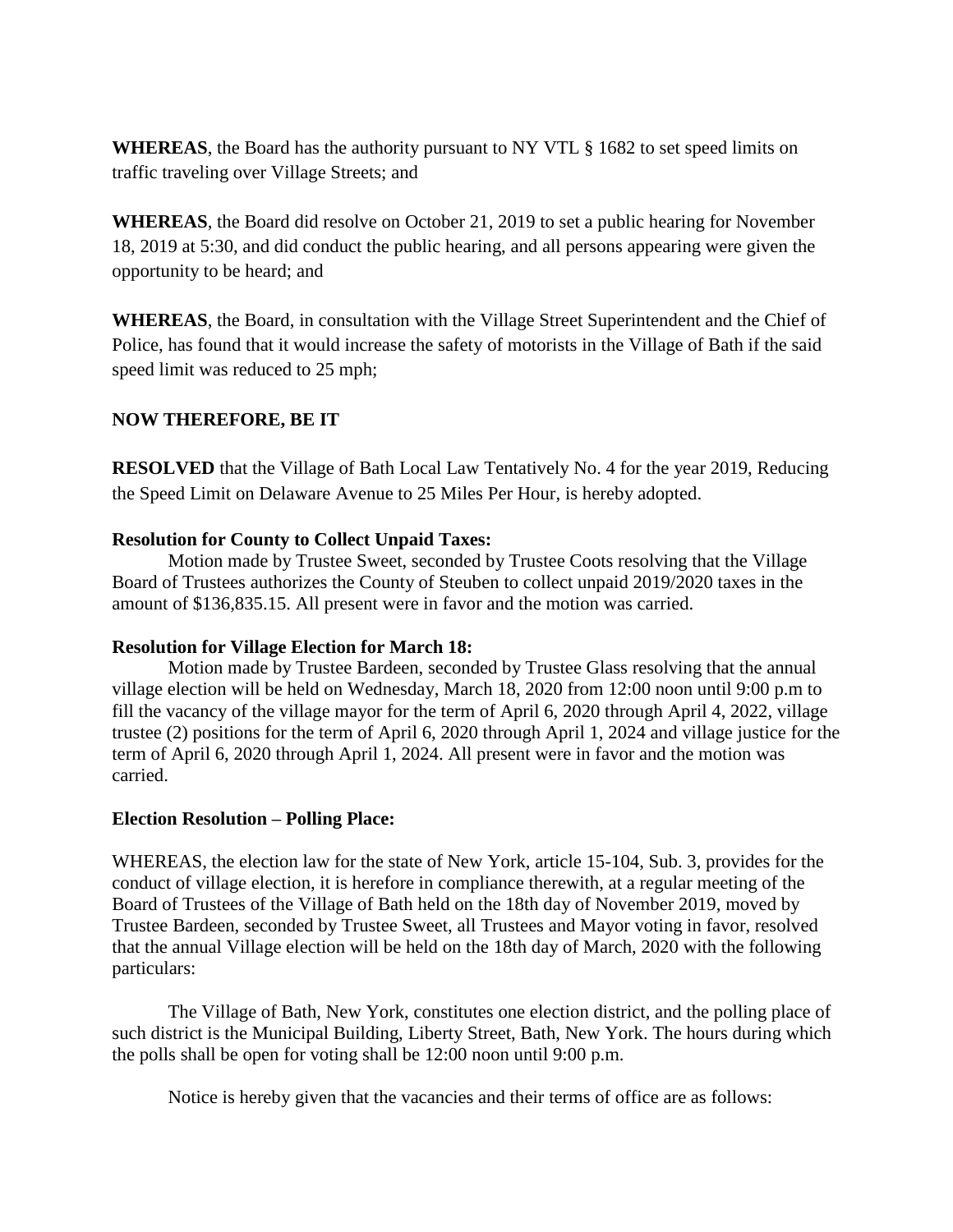Village Mayor – One (1) Position, Two (2) year term – April 6, 2020 – April 4, 2022.

Village Trustee – Two (2) Positions, Four (4) year term – April 6, 2020 – April 1, 2024.

Village Justice – One (1) Position, Four (4) year term – April 6, 2020 – April 1, 2024.

#### **Election Inspectors Resolution:**

Whereas, the Board of Trustees of the Village of Bath pursuant to section 15-116, sub.1, of the election law must appoint inspectors of the General Village Election.

Now therefore, be it resolved, that the Board of Trustees hereby appoints the following as inspectors for the General Village Election on March 18, 2020:

#### **Democratic Election Inspectors:**

Cynthia Dimmick, 3 Fairview Drive, Bath, NY 14810 Doris Doucette, 7375 County Route 16, Apt.# 102, Bath, NY 14810 Alternate - Beverly Grose, 7861 N. Main Street, Bath, NY 14810

#### **Republican Election Inspectors:**

Helen Robinson, 8143 Pleasant Valley Road, Bath, NY 14810 Florence Mulcahy, 6 Ivy Street, Bath, NY 14810 Alternate – Jeanette Brown, 6839 Lake Salubria Drive, Bath, NY 14810

Resolution by: Trustee Bardeen Seconded by: Trustee Sweet

| Voting               | Aye | Nay |
|----------------------|-----|-----|
| Mayor von Hagn       | X   |     |
| <b>Trustee Glass</b> | X   |     |
| <b>Trustee Coots</b> | X   |     |
| Trustee Bardeen      | X   |     |
| <b>Trustee Sweet</b> | X   |     |

#### **Downtown Business District Meters:**

The Mayor, William von Hagn, brought up a discussion on the meters in the Business District (Liberty Street, Steuben Street) on whether or not the Village should consider taking those out. There are positives to having the meter, they turn the cars over. At a land bank meeting, someone mentioned we should do something about the meters. Mike Sweet suggested 2 hour parking and a higher fine for not following the law. It is not possible to chalk tires anymore as it is illegal. We would have to have a scanner for registrations, but then a vehicle would be limited to 2 hours per day. Meaning 2 hours from the time your vehicle registration is scanned, even if you are not there for 2 hours. The Mayor would like this to continue to be a discussion at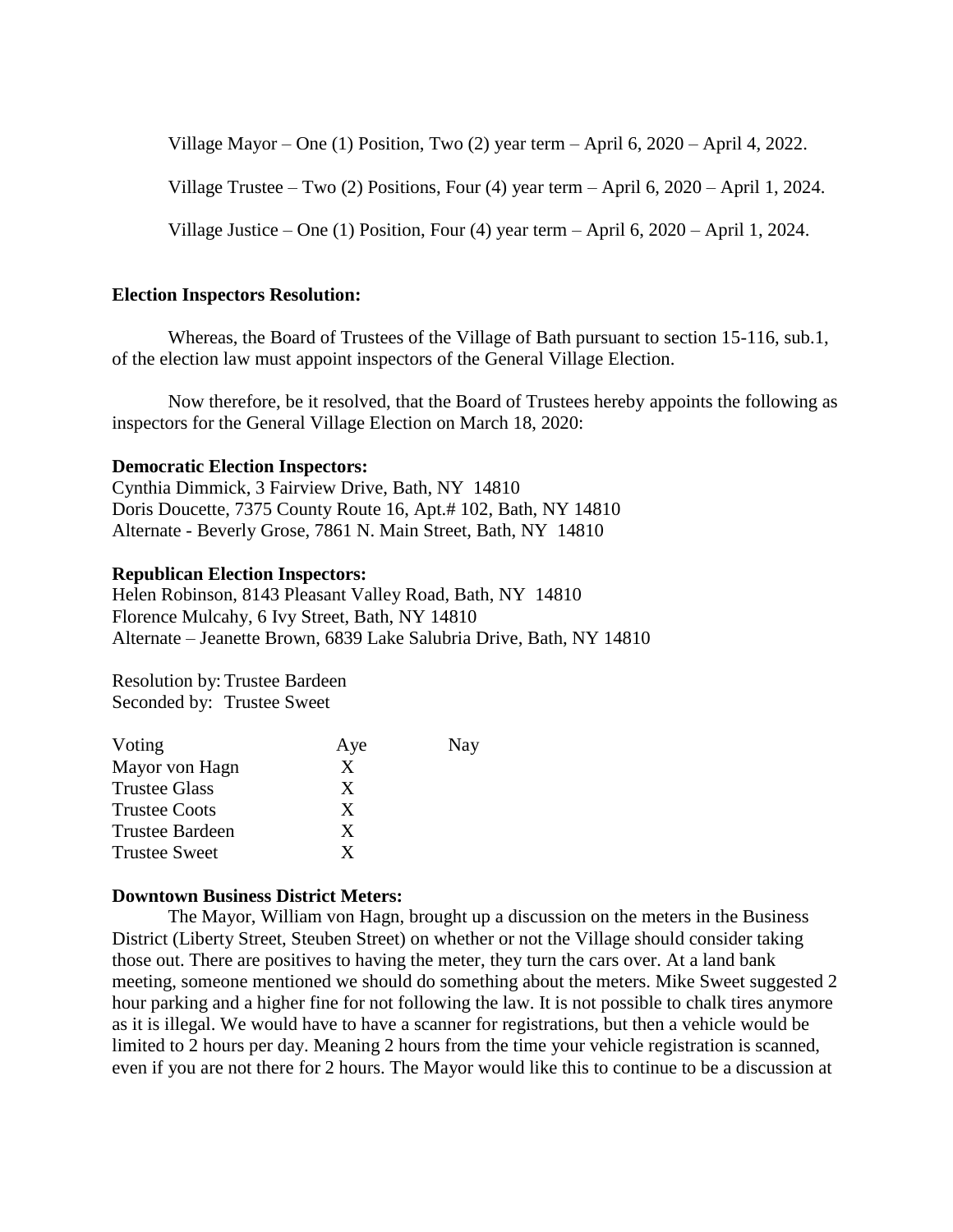the board to find other ways of rotating cars downtown and have more suggestions be brought to the board.

## **Free Month of Downtown Parking:**

Motion made by Trustee Coots, seconded by Trustee Sweet to allow free parking on Liberty St, East Steuben St and West Steuben Street during the holidays from December 1, 2019 through January 2, 2020. All present were in favor and the motion was carried.

## **Approve Ken Gilbert – Meter Repair Specialist:**

Motion made by Trustee Coots, seconded by Trustee Glass to approve the hiring of Ken Gilbert as Meter Repair Specialist effect November 12, 2019. All present were in favor and the motion was carried.

## **Approve Ken Gilbert – School Crossing Guard:**

Motion made by Trustee Coots, seconded by Trustee Sweet to approve the hiring of Ken Gilbert as School Crossing Guard effective November 12, 2019. All present were in favor and the motion was carried.

## **Halloween Date Change:**

Motion made by Trustee Coots, seconded by Trustee Sweet to reaffirm the date change for Halloween from October 31, 2019 to Saturday November 2, 2019 due to weather. All present were in favor and the motion was carried.

#### **Town of Wheeler 2020 Fire Agreement:**

Motion made by Trustee Bardeen, seconded by Trustee Sweet to approve the Town of Wheeler fire agreement for 2020. All present were in favor and the motion was carried.

## **Fire Department Cancer Insurance:**

Motion made by Trustee Sweet, seconded by Trustee Bardeen to approve VFIS/Chubb Insurance at a rate of \$137.00 per volunteer for 2020. All present were in favor and the motion was carried.

#### **Trustee Michael Sweet left the meeting at 6:58 p.m.**

#### **Approve Nate Uram – Street Department:**

Motion made by Trustee Coots, seconded by Trustee Bardeen to approve Nate Uram for the Village Maintenace Equipment Operator position for the street department effective December 2, 2019. All present were in favor and the motion was carried.

#### **Adjourn Regular Meeting/Executive Session:**

Motion made by Trustee Glass, seconded by Trustee Coots to adjourn the regular meeting of the Board of Trustees of the Village of Bath at 7:07 p.m. to go into executive session for personnel and proposed litigation, Acquisition of Property and contract negotiations. Erin Bonacci, Director of Municipal Utilities was asked to join executive session at 7:07 p.m. Bonacci left at 7:26 p.m. Chief of Police, Chad Mullen, was asked to join executive session at 7:27 p.m.